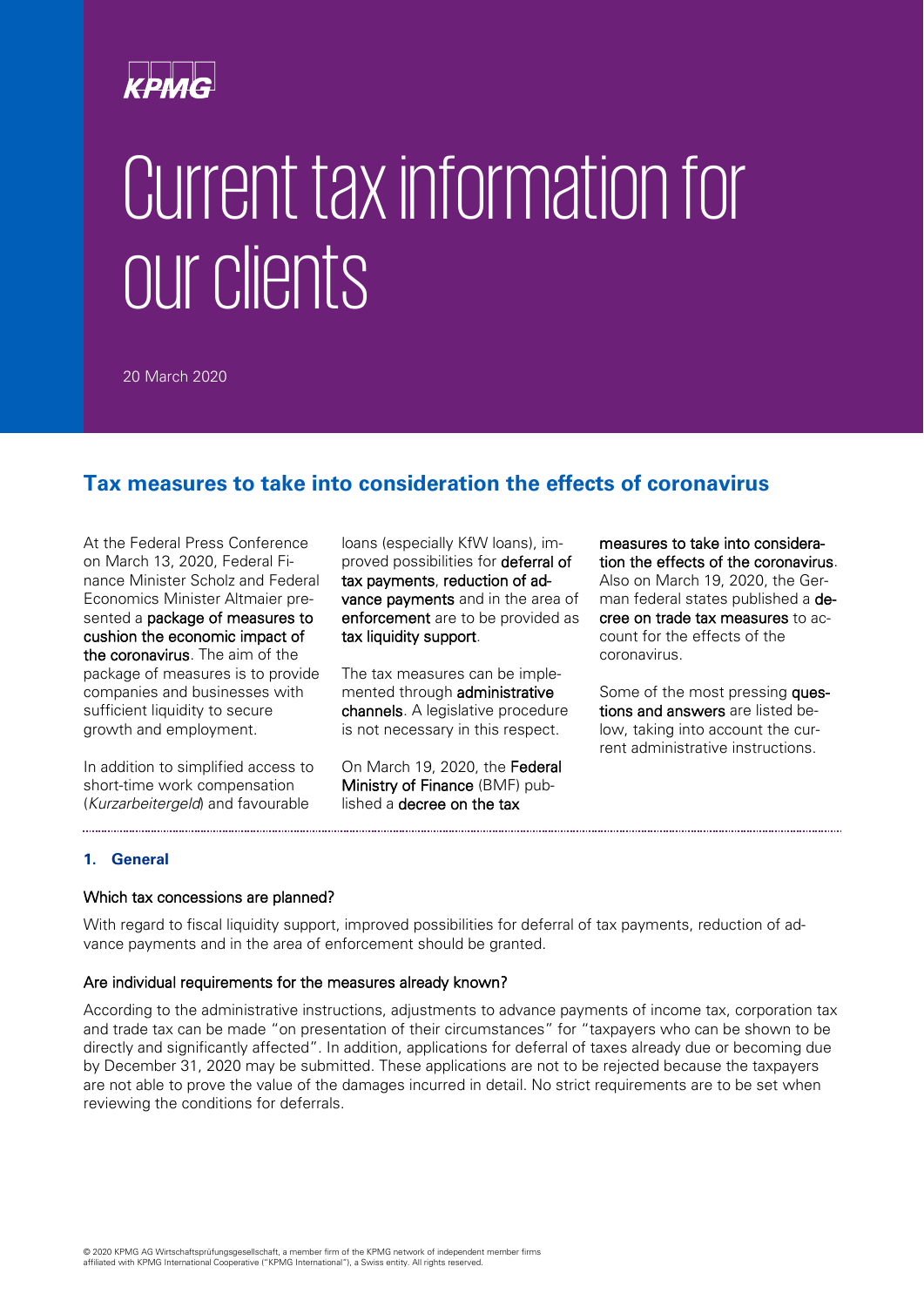

#### Is there already a form for the applications?

The Bavarian State Office for Taxes as well as the Fiscal Authorities of North Rhine-Westphalia have already provided simplified application forms for "Tax relief due to the effects of the coronavirus" [\(https://www.fi](https://www.finanzamt.bayern.de/Informationen/News)[nanzamt.bayern.de/Informationen/News,](https://www.finanzamt.bayern.de/Informationen/News) [https://www.finanzverwaltung.nrw.de/de/information/corona\)](https://www.finanzverwaltung.nrw.de/de/information/corona). With this, an interest-free deferral and a reduction of advance payments or the trade tax assessment amount can be applied for in a simplified way and without further information of reasons. Please note that the application forms are initially only valid for Bavaria and North Rhine-Westphalia. In the meantime, the application can be coordinated with the responsible tax office.

#### Over what period should the tax measures extend?

The waiver of enforcement measures or late payment penalties is to be granted until December 31, 2020. Applications for a reduction of the trade tax base for the purpose of advance payments can be submitted until December 31, 2020 (cf. federal state decrees dated March 19, 2020). The BMF decree of March 19, 2020 provides for a corresponding period for deferral applications and applications for adjustment of advance payments for income and corporation tax purposes.

#### Are requests for deferral of taxes due after December 31, 2020 and requests for adjustments to advance payments after December 31, 2020 also possible?

According to the BMF decree, such applications are possible. However, they require a special justification.

#### Are tax reliefs also planned for taxes administered by the customs administration (e.g. energy tax and air traffic tax) or the Federal Central Tax Office (e.g. insurance tax)?

Corresponding reliefs are planned. The Directorate General of Customs has been instructed to accommodate taxpayers in an appropriate manner. The same applies to the Federal Central Tax Office, which will act accordingly in its responsibility for insurance tax and value added tax.

#### **2. Deferral / Remission**

#### What relief should be granted for tax deferrals?

The tax authorities may defer taxes if the collection would constitute a significant hardship. In the BMF decree of March 19, 2020, taxpayers who are demonstrably directly and not inconsiderably affected may submit applications until December 31, 2020 for deferral of taxes already due or becoming due by that date. In doing so, the tax authorities are instructed not to impose strict requirements when reviewing the conditions for deferrals. This will support taxpayers' liquidity by deferring the date of tax payment.

#### Is the deferral interest-free?

According to the statements made at the press conference, the deferments are to be made without interest. This is also provided for in both application forms of the Bavarian State Tax Office and the Fiscal Authorities of North Rhine-Westphalia. According to the BMF decree, the charging of deferral interest should generally be waived.

#### Is a deferral of VAT also possible?

The BMF decree of March 19, 2020 does not explicitly mention VAT. According to verbal information from the BMF, the decree did not refer to VAT; a deferral of VAT in accordance with the simplified requirements of the BMF letter is therefore not possible. According to press releases from individual states (e.g. Bavaria on March 17, 2020 and Hesse as well as North Rhine-Westphalia on March 19, 2020), however, the deferral option should also extend to VAT.

#### Is a deferral of wage tax and capital gains tax also possible?

No, tax deductions as wage tax and capital gains tax cannot be deferred (§ 222 sentences 3 and 4 AO). For tax withholding amounts, it is possible to submit an application for deferral of enforcement to the responsible tax office.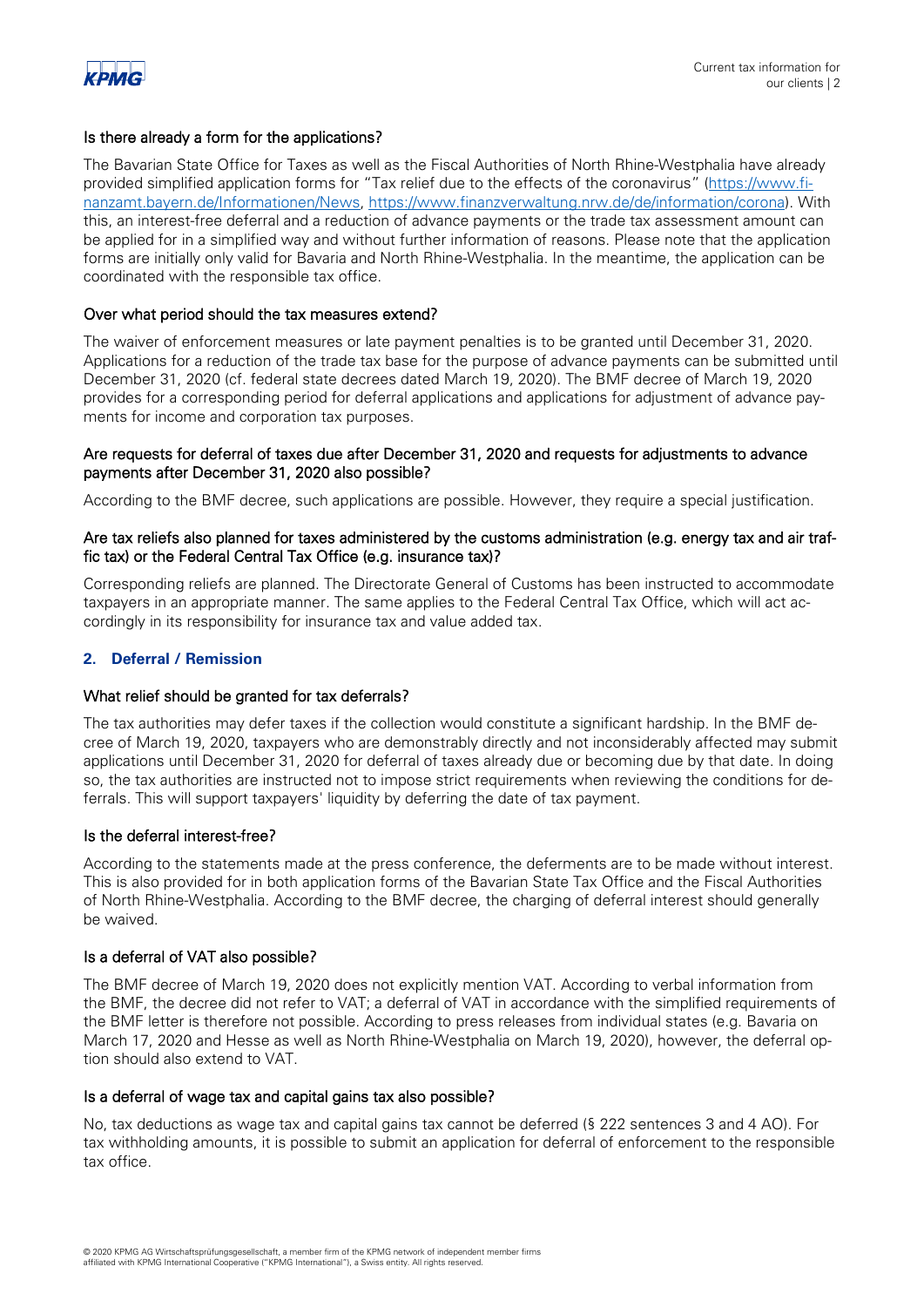

#### To which authority should an application for deferral or remission of trade tax be submitted?

Applications for deferment and remission are to be submitted to the municipalities. Only in Berlin, Bremen and Hamburg, where the assessment and levying of trade tax has not been transferred to the municipalities, are the applications to be submitted to the respective tax office (cf. federal state decrees dated March 19, 2020).

#### Can social security contributions also be deferred?

The collecting agency (health insurance fund) may defer entitlement to the total social security contribution if

- immediate collection would entail considerable hardship for the debtor,
- the claim is not jeopardised by the deferment and
- the contribution claims are deferred equally for all insurance carriers.

Considerable hardship for the employer exists if he is temporarily in serious financial difficulties due to unfavourable economic circumstances or, in the case of immediate collection of the total social security contributions, would be caught up in such difficulties. Collection agencies may, in principle, defer the total social security contributions only against payment of an appropriate interest rate and the provision of sufficient security.

#### **3. Advance payments**

#### What relief should be granted for advance tax payments?

According to the administrative instructions of March 19, 2020, adjustments to advance payments of income tax, corporate income tax and trade tax may be made "on presentation of their circumstances" in the case of "taxpayers who can be shown to be directly and not inconsiderably affected". These applications are not to be rejected because the taxpayers are not able to prove the value of the losses incurred in detail.

#### When are the next advance payment dates?

Income/Corporate tax: on 10 June 2020

Trade tax: on 15 May 2020

#### Is it possible to reduce advance tax payments also "retroactively"?

Generally, yes. If a reduction of the advance payments already due, i.e. currently the first advance payment for the assessment period 2020, is desired, this should be expressly requested. However, it is at the discretion of the tax office or the municipality how the amount to be reduced is distributed, i.e. whether only advance payments due in the future are reduced or also the advance payments already due and paid at the time of adjustment (= (partial) reimbursement). The administrative instructions of March 19, 2020 do not contain further details on this.

#### To which authority should an application for reduction of trade tax be submitted?

In principle, both the municipality, if it is entrusted with the assessment and collection of trade tax, and the tax office (by changing the trade tax base) can (discretionarily) reduce the advance payments for trade tax. In principle, the municipality must contact the tax office before independently changing the advance payments. If the tax office changes the trade tax assessment amount, the municipalities are bound by it. As a rule, the tax office will take action if it also adjusts the advance payments of income tax and corporation tax (cf. federal state decrees dated March 19, 2020). In this case, for the purposes of trade tax prepayments, it determines the expected tax base to which the municipalities are bound when adjusting the prepayments. As a result, it is generally advisable to file an application for a reduction of the tax base for the purposes of trade tax prepayments. This also avoids multiple applications to each municipality where a permanent establishment exists.

#### Can the special advance payment of VAT paid in 2020 be reduced to zero?

The BMF decree of March 19, 2020 does not make any mention of VAT. However, the press release of the Hessian Ministry of Finance of March 19, 2020 points out that a corresponding informal application is possible. Companies will then be refunded the special advance payment of VAT already paid, provided that it is not